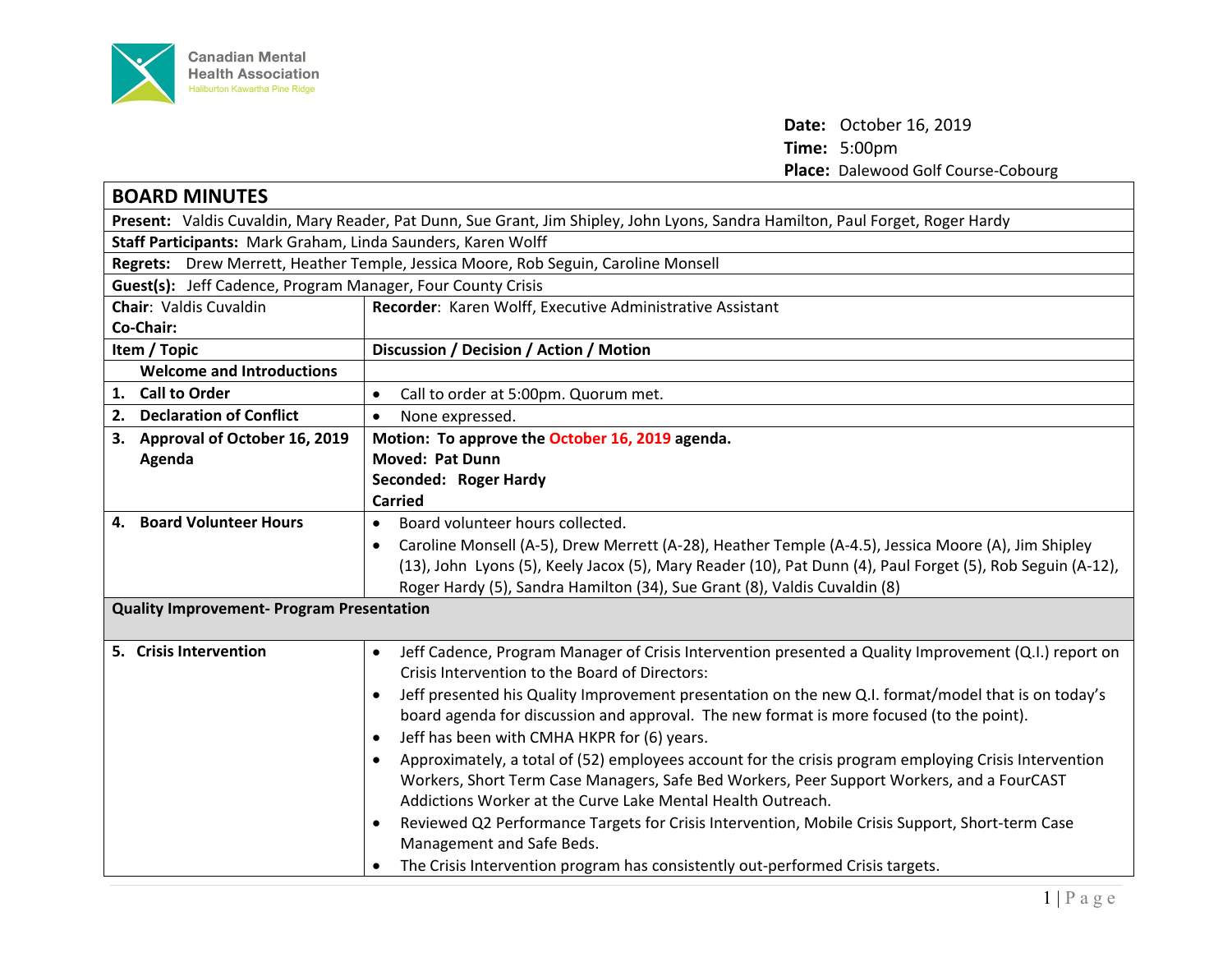

|                                                                                                                                                                                                                                                       | The Crisis Intervention program has achieved and maintained full staff complement since July 2018, a<br>$\bullet$<br>program success indeed.<br>The program is aiming to achieve 100% occupancy at Safe Beds as part of their quality improvement<br>plan. Current occupancy is less than 75%.<br>Reviewed historical data graphs with board members regarding number of residential days per fiscal<br>year in reference to current occupancy rate.<br>Some of the root causes to the current occupancy rate include an onerous assessment process, limited<br>pathways into Safe Beds, limited mobile capacity, transportation for clients, capacity to support full<br>occupancy, the expectation of same-day admission from the community, inappropriate requests and<br>difficulty discharging people to homelessness.<br>Progressive action taken to date include: Stabilized the Crisis Intervention team, more opportunities for<br>$\bullet$<br>single-staff assessments, assessing staff within crisis, greater communication with referring agencies.<br>Planned progressive action: Looking to develop an assessment tool and assessment training, to expand<br>the assessment team to include other clinical staff throughout the agency and review coordinated<br>support during Safe Beds stay.<br>Identified some overall challenges and lessons learned: Shift work is hard and intense team work is<br>hard, so staff retention remains a concern. In addition, the crisis program is responding to crises in the<br>community that are larger and more involved than the program's scope.<br>There is lack of safe, affordable housing across four counties, there are opiates and other substance-<br>related crises, along with human trafficking and exploitation.<br>Top 20 callers, call 38% of the time.<br>$\bullet$<br>Majority of Safe Bed stays are repeat stays. Average stay is four days with exceptions up to 30 days, but<br>$\bullet$<br>each case is handled case by case.<br>A walk-in clinic would be beneficial to the crisis program p/Jeff.<br>A question and answer period followed. |
|-------------------------------------------------------------------------------------------------------------------------------------------------------------------------------------------------------------------------------------------------------|--------------------------------------------------------------------------------------------------------------------------------------------------------------------------------------------------------------------------------------------------------------------------------------------------------------------------------------------------------------------------------------------------------------------------------------------------------------------------------------------------------------------------------------------------------------------------------------------------------------------------------------------------------------------------------------------------------------------------------------------------------------------------------------------------------------------------------------------------------------------------------------------------------------------------------------------------------------------------------------------------------------------------------------------------------------------------------------------------------------------------------------------------------------------------------------------------------------------------------------------------------------------------------------------------------------------------------------------------------------------------------------------------------------------------------------------------------------------------------------------------------------------------------------------------------------------------------------------------------------------------------------------------------------------------------------------------------------------------------------------------------------------------------------------------------------------------------------------------------------------------------------------------------------------------------------------------------------------------------------------------------------------------------------------------------------------------------------------------------------------------------|
| <b>6.Consent Agenda Acceptance</b><br>a) Board minutes from<br>August 21, 2019<br>b) CEO Report<br>c) Special Board Meeting Minutes<br>from September 18, 2019<br>d) Board Governance<br><b>Accreditation Meeting Minutes</b><br>from October 7, 2019 | Motion: To accept the October 16, 2019 Consent Agenda with one extraction from the CEO Report:<br><b>Employment Supports System Transformation as presented.</b><br>Moved: John Lyons<br>Seconded: Keely Jacox<br><b>Carried</b>                                                                                                                                                                                                                                                                                                                                                                                                                                                                                                                                                                                                                                                                                                                                                                                                                                                                                                                                                                                                                                                                                                                                                                                                                                                                                                                                                                                                                                                                                                                                                                                                                                                                                                                                                                                                                                                                                               |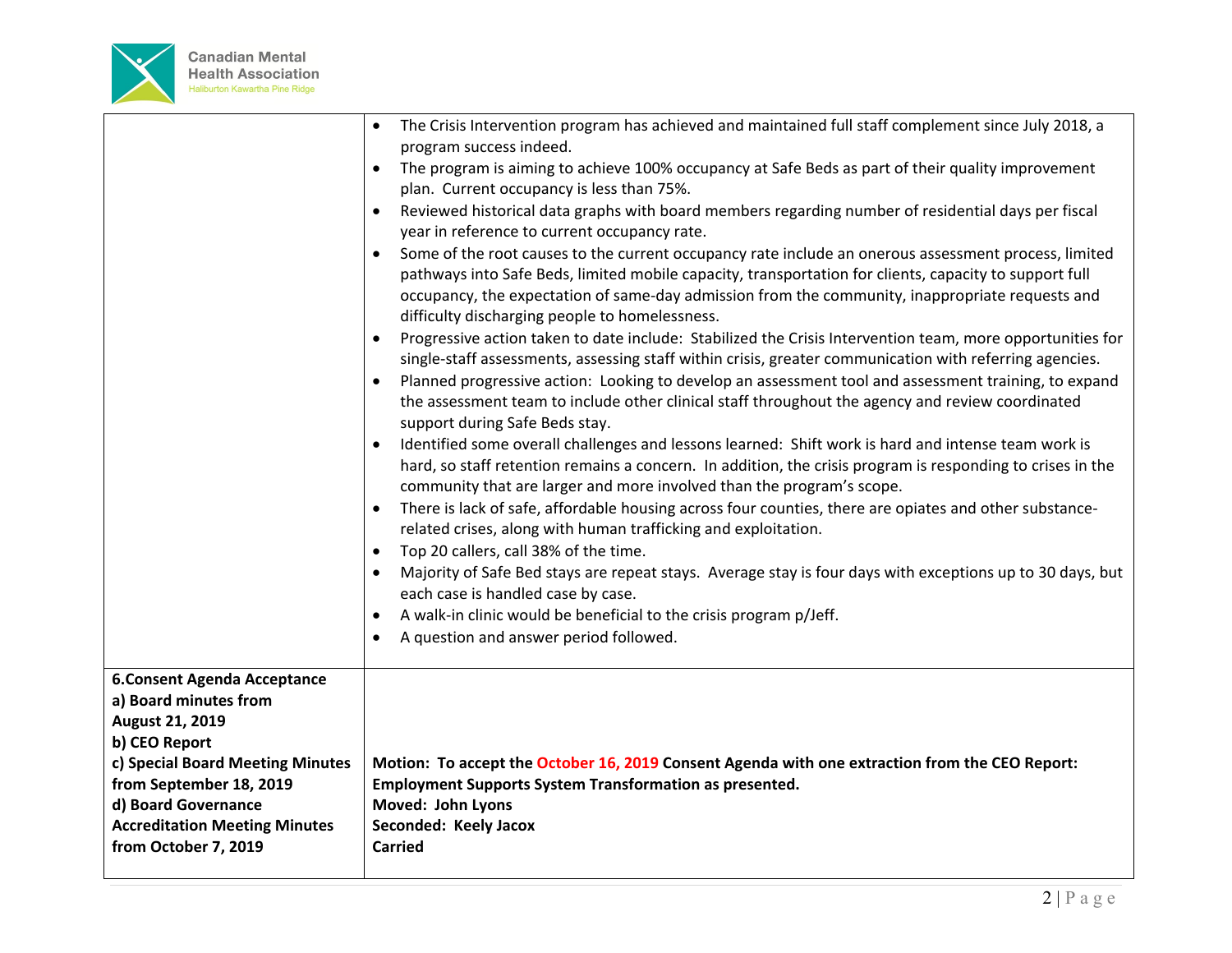

| 7. Item(s) Extracted from the<br><b>Consent Agenda/CEO Report:</b>   | Mark provided an overview to board members surrounding the Employment Supports System<br>$\bullet$<br>Transformation.                                                                                                                                                                                                                                                                                                                                                                                                                     |
|----------------------------------------------------------------------|-------------------------------------------------------------------------------------------------------------------------------------------------------------------------------------------------------------------------------------------------------------------------------------------------------------------------------------------------------------------------------------------------------------------------------------------------------------------------------------------------------------------------------------------|
| <b>Employment Supports System</b>                                    | The Ontario government is restructuring provincial employment services.<br>$\bullet$                                                                                                                                                                                                                                                                                                                                                                                                                                                      |
| <b>Transformation</b>                                                | A new entity called Service System Manager (SSM) will be selected to manage employment services<br>system in each catchment area across the province. Currently employment services are offered through<br>social assistance programming under Employment Ontario.                                                                                                                                                                                                                                                                        |
|                                                                      | This program restructuring will have impact on specialized needs. Individuals need to stay with program<br>$\bullet$<br>for 13 weeks in order to qualify.                                                                                                                                                                                                                                                                                                                                                                                 |
|                                                                      | CMHA HKPR has received federal funding through CMHA Toronto to sustain employment services for<br>another two years.                                                                                                                                                                                                                                                                                                                                                                                                                      |
|                                                                      | Once a proponent has been awarded, CMHA HKPR will approach provider to continue with our work.                                                                                                                                                                                                                                                                                                                                                                                                                                            |
| 8. Board Discussion on Q.I.<br>Presentation                          | Upon review of today's Q.I. presentation:<br>$\bullet$<br>The board is amazed at the quality of CMHA HKPR staff. Great presentation by Jeff Cadence.<br>$\overline{\phantom{a}}$<br>The Peterborough Health Team, Mental Health Stream Steering Committee is submitting a full<br>$\overline{a}$<br>proposal to the LHIN for a one-year pilot for a walk-in clinic with ties into the OHT application.<br>Committee is hoping to have walk-in clinic running within (6) months. Clinic would require a<br>minimum of three people to run. |
| 9. a) Statement of Revenue &                                         | Linda Saunders reviewed the following financial statements with board members :<br>$\bullet$                                                                                                                                                                                                                                                                                                                                                                                                                                              |
| <b>Expense-Ministry Funded</b>                                       | Statement of Revenue & Expense - Ministry Funded<br>a)                                                                                                                                                                                                                                                                                                                                                                                                                                                                                    |
|                                                                      | Statement of Revenue & Expense - Other Funded<br>b)                                                                                                                                                                                                                                                                                                                                                                                                                                                                                       |
| 9. b) Statement of Revenue &                                         | Statement of Revenue & Expense - Community Engagement<br>C)                                                                                                                                                                                                                                                                                                                                                                                                                                                                               |
| <b>Expense-Other Funded</b>                                          | Financial Report - April 1, 2018 to September 30, 2019 (Narrative)<br>d)                                                                                                                                                                                                                                                                                                                                                                                                                                                                  |
| 9. c) Statement of Revenue &<br><b>Expense-Fundraising/Community</b> | The renewal of Harrison House mortgage with the Ministry of Housing has yet to be approved. The<br>$\bullet$<br>ministry is behind in its approval.                                                                                                                                                                                                                                                                                                                                                                                       |
| Engagement                                                           | Deficit in Housing Bricks & Mortar repairs and maintenance due to roof repairs that were necessary on<br>$\bullet$<br>several homes. CMHA HKPR has applied for Capital Infrastructure funding (CIRF) to offset a portion of                                                                                                                                                                                                                                                                                                               |
| 9. d) Financial Report-                                              | these costs if approved.                                                                                                                                                                                                                                                                                                                                                                                                                                                                                                                  |
| April 1/2018 to September                                            |                                                                                                                                                                                                                                                                                                                                                                                                                                                                                                                                           |
| 30/2019 (Narrative)                                                  | Motion: To accept the above-noted Statements of Revenue & Expense and Financial Report for month                                                                                                                                                                                                                                                                                                                                                                                                                                          |
|                                                                      | ending September 30, 2019.                                                                                                                                                                                                                                                                                                                                                                                                                                                                                                                |
|                                                                      | <b>Moved: Mary Reader</b>                                                                                                                                                                                                                                                                                                                                                                                                                                                                                                                 |
|                                                                      | <b>Seconded: Paul Forget</b>                                                                                                                                                                                                                                                                                                                                                                                                                                                                                                              |
|                                                                      | <b>Carried</b>                                                                                                                                                                                                                                                                                                                                                                                                                                                                                                                            |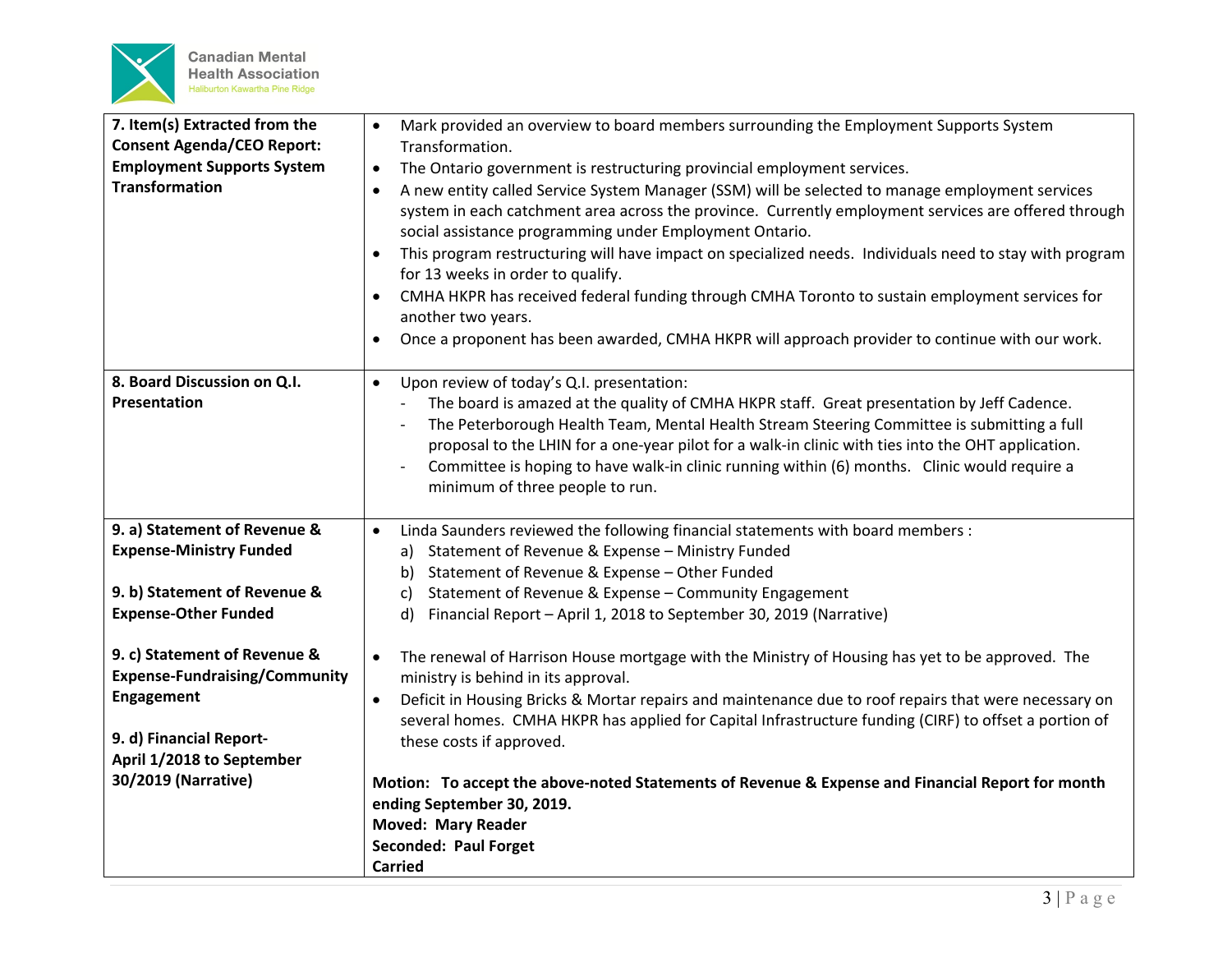

| 10. Urgent Matter                                         | None<br>$\bullet$                                                                                                                                                                                                                                                                                                                                                                                                                                                                                                                                                                                                                                                                                                                                                                                                                                                                                                                                                                       |
|-----------------------------------------------------------|-----------------------------------------------------------------------------------------------------------------------------------------------------------------------------------------------------------------------------------------------------------------------------------------------------------------------------------------------------------------------------------------------------------------------------------------------------------------------------------------------------------------------------------------------------------------------------------------------------------------------------------------------------------------------------------------------------------------------------------------------------------------------------------------------------------------------------------------------------------------------------------------------------------------------------------------------------------------------------------------|
| <b>Business Arising</b>                                   |                                                                                                                                                                                                                                                                                                                                                                                                                                                                                                                                                                                                                                                                                                                                                                                                                                                                                                                                                                                         |
| 11. a) Balanced Scorecard 2018-                           | Linda reviewed the Balanced Scorecard 2018-2019 Fiscal Year with the board of directors.<br>$\bullet$                                                                                                                                                                                                                                                                                                                                                                                                                                                                                                                                                                                                                                                                                                                                                                                                                                                                                   |
| 2019 Fiscal Year                                          | This scorecard is new and improved. This is the first time it has been presented, which replaces the old<br>$\bullet$<br>scorecard, Key Performance Indicators (KPI).<br>Included in this improved scorecard are:<br>$\bullet$<br>Health and Safety Indicators<br><b>Efficiency Indicators (Revenue)</b><br><b>Efficiency Indicators (Expenses)</b><br>Client Perception of Care Indicators<br><b>Worklife Indicators</b><br>The new graphs/charts and tables allow for better viewing and understanding.<br>$\bullet$<br>Board comments received: Well laid out, easy to read, measurable, simple document and good<br>improvement.<br>Linda thanked Drew, Susan and Jessica for their work on the new balanced scorecard as part of the<br>$\bullet$<br>Accreditation Committee's quality improvements and action plan.<br>Motion: To receive and approve the newly formatted Balanced Scorecard 2018-2019 Fiscal Year as<br>presented.<br>Moved: Jim Shipley<br>Seconded: John Lyons |
|                                                           | <b>Carried</b>                                                                                                                                                                                                                                                                                                                                                                                                                                                                                                                                                                                                                                                                                                                                                                                                                                                                                                                                                                          |
| <b>New Business</b>                                       |                                                                                                                                                                                                                                                                                                                                                                                                                                                                                                                                                                                                                                                                                                                                                                                                                                                                                                                                                                                         |
| 12. a) CMHA Mental Health for All<br>2019 - Update        | Sandra Hamilton provided a delightful and positive summary of her experience while attending the<br>$\bullet$<br>CMHA Mental Health for All 2019 Conference. This was her first conference as a member of the board<br>of directors. Speakers and sessions were well received.<br>Sandra thanked the board and CMHA HKPR for the chance to go and encouraged other board members<br>to attend if they get the opportunity.<br>Mark Graham also attended the conference and was quite impressed with speaker Vikram Patel, a<br>psychiatrist and researcher best known for his work on child development and mental disability in low-<br>resource settings.                                                                                                                                                                                                                                                                                                                             |
| 12. b) Consumption and<br><b>Treatment Sites/Services</b> | Jim provided definition of Consumption Treatment Sites/Services: Consumption and Treatment<br>$\bullet$<br>Services (CTS) will provide integrated, wrap-around services that connect clients who use drugs to<br>primary care, treatment, and other health and social services.                                                                                                                                                                                                                                                                                                                                                                                                                                                                                                                                                                                                                                                                                                         |
|                                                           | Jim identified that the overdose rate for Peterborough to date in 2019 is 26, but that numbers are                                                                                                                                                                                                                                                                                                                                                                                                                                                                                                                                                                                                                                                                                                                                                                                                                                                                                      |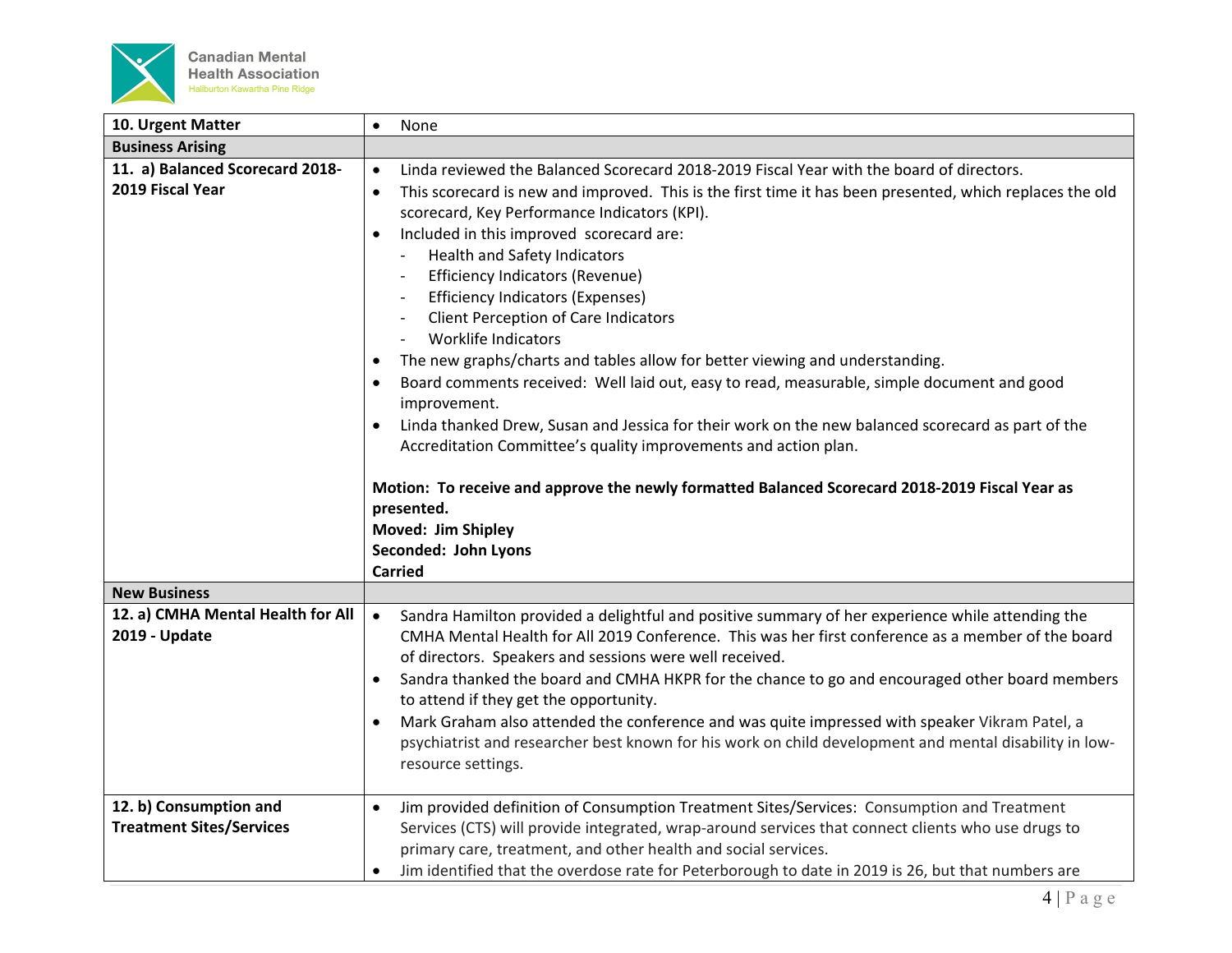

|                                   | probably higher due to reporting processes.                                                                       |
|-----------------------------------|-------------------------------------------------------------------------------------------------------------------|
|                                   | Jim and Mark expressed the need for Consumption Treatment Services, rather than just safe injection<br>$\bullet$  |
|                                   | sites for people who inject drugs without the benefit of additional services of primary care and other            |
|                                   | health and social services.                                                                                       |
|                                   | Jim expressed that you have to get 'buy-in' from neighbours in order to establish a Consumption<br>$\bullet$      |
|                                   | Treatment Site/Service.                                                                                           |
|                                   | The board of directors discussed the pros and cons of a Consumption Treatment Site/Service.<br>$\bullet$          |
|                                   | The board of directors support the concept of a consumption treatment site/service. The following<br>$\bullet$    |
|                                   | items came up for discussion:                                                                                     |
|                                   | Long-term funding for a consumption treatment site/service                                                        |
|                                   | To consider an exit strategy (for how long? can we get out?)                                                      |
|                                   | Will receive negative publicity                                                                                   |
|                                   |                                                                                                                   |
|                                   | Action: Jim and Mark will follow-up with board members at the November 20, 2019 board meeting for                 |
|                                   | further development surrounding Consumption Treatment Sites/Services.                                             |
|                                   |                                                                                                                   |
| 12. c) Quality Improvement        | Linda reviewed new Quality Improvement Program presentation format/model with board members.<br>$\bullet$         |
| <b>Program Presentation - NEW</b> | Presentation is designed so that program managers can report on their program or a committee.<br>$\bullet$        |
| <b>Template</b>                   | Presentation allows them to expand on their Quality Improvement project.<br>$\bullet$                             |
|                                   | Jeff Cadence was the first to use the new format today and liked working with it.<br>$\bullet$                    |
|                                   | Presentation is shorter and to the point.<br>$\bullet$                                                            |
|                                   | The new format is well-received by the board.                                                                     |
|                                   | $\bullet$                                                                                                         |
|                                   | In response to the board's positive feedback, Linda will present the new template to the managers at<br>$\bullet$ |
|                                   | the November 6 Management meeting to start using for their Quality Improvement presentations.                     |
| 12. d) CMHA Ontario Division      | Mark will be attending the CMHA Ontario Division Annual Meeting on November 15, 2019.<br>$\bullet$                |
| <b>AGM - CEO Proxy Vote</b>       |                                                                                                                   |
|                                   | The board of directors agree to authorize Mark to attend on behalf of the board of directors at the               |
|                                   | CMHA Ontario Division AGM on November 15, 2019.                                                                   |
|                                   | Motion: To authorize Mark Graham, CEO, to attend and act on behalf of the CMHA HKPR Board of                      |
|                                   | Directors at the CMHA Ontario Division Annual Meeting on November 15, 2019.                                       |
|                                   | <b>Moved: Paul Forget</b>                                                                                         |
|                                   | Seconded: Pat Dunn                                                                                                |
|                                   | <b>Carried</b>                                                                                                    |
| Correspondence                    |                                                                                                                   |
| 13. a)                            | None<br>$\bullet$                                                                                                 |
|                                   |                                                                                                                   |